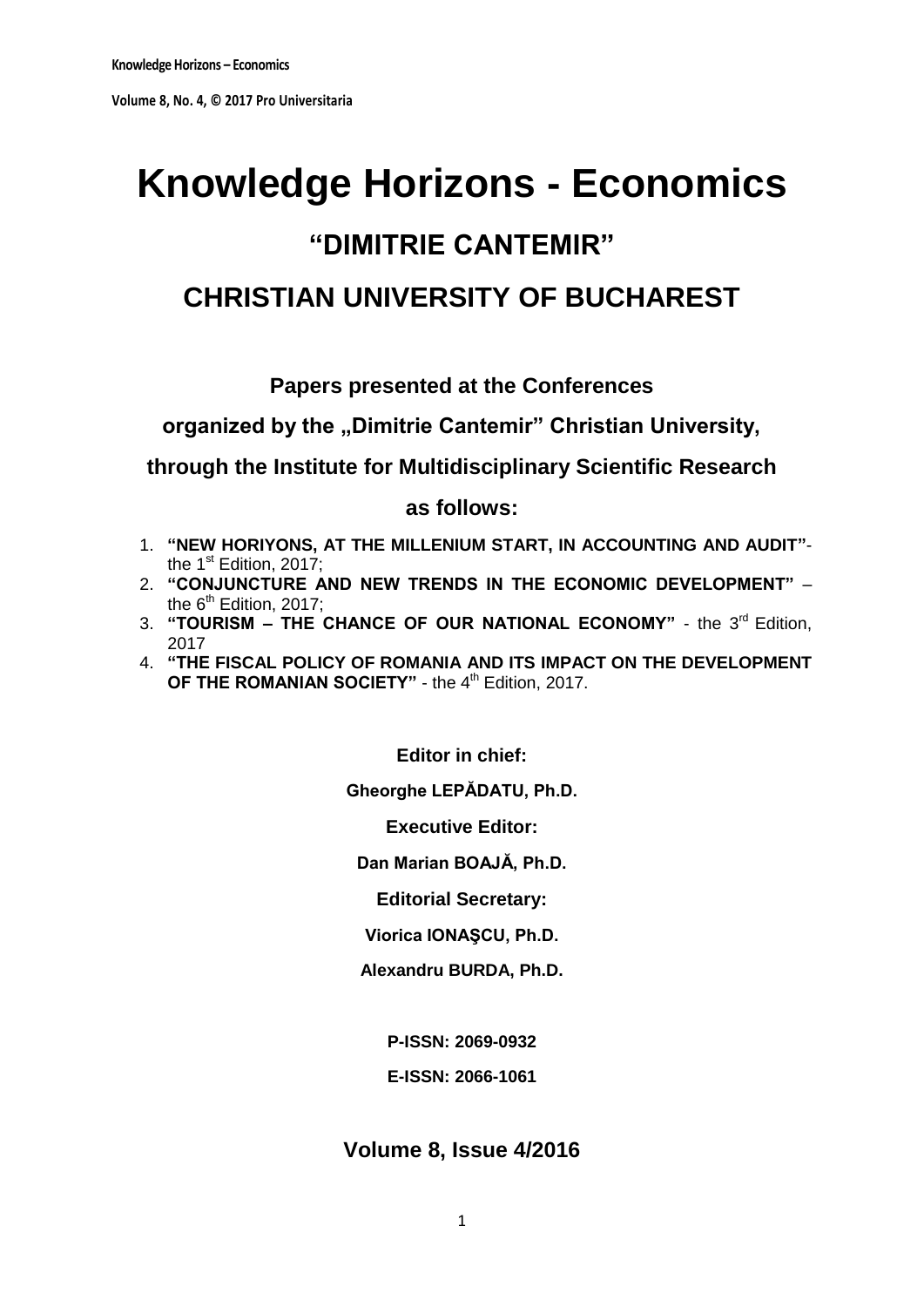## **ARGUMENT for**

## **Knowledge Horizons - Economics**

The magazine *Knowledge Horizons-Economics* intends to become a top lance of spirituality within the "Dimitrie Cantemir" Christian University and not only, by publishing the best results of individual and collective scientific research of its own professors and by being open to other universities inland and abroad.

The magazine aims at becoming a forum of information and ideas from theory to practice in all fields of activity, but mainly for inter and multidisciplinary research, innovation and applicability.

The Scientific Council and the College editorial board boast well-known professors from Romania and other countries, a guarantee to the high level of this magazine and the selection of these articles.

The opinions expressed within the published articles belong to the authors.

## **Editor in chief: Gheorghe LEPĂDATU, Ph.D.**

## **Second Editor in chief: Dan Marian BOAJĂ, Ph.D.**

The Journal is indexed and/or abstracted in the following international databases:

- 1. EBSCO Host, USA
- 2. ProQuest, USA
- 3. RePEc, Germany
- 4. Ulrich's Periodicals Directory, USA
- 5. Index Copernicus, Poland
- 6. Open J-Gate, India
- 7. Global Impact Factor, Australia
- 8. PDOAJ, Pakistan

Address: 176 Splaiul Unirii, sector 4, Bucharest Tel.: (021) – 330.79.00 , 330.79.11 , 330.79.14 Fax: (021)/ 330.87.74 E-mail[: office@ucdc.ro](mailto:office@ucdc.ro) [; khe@ucdc.ro](mailto:khe@ucdc.ro) Site: www.orizonturi.ucdc.ro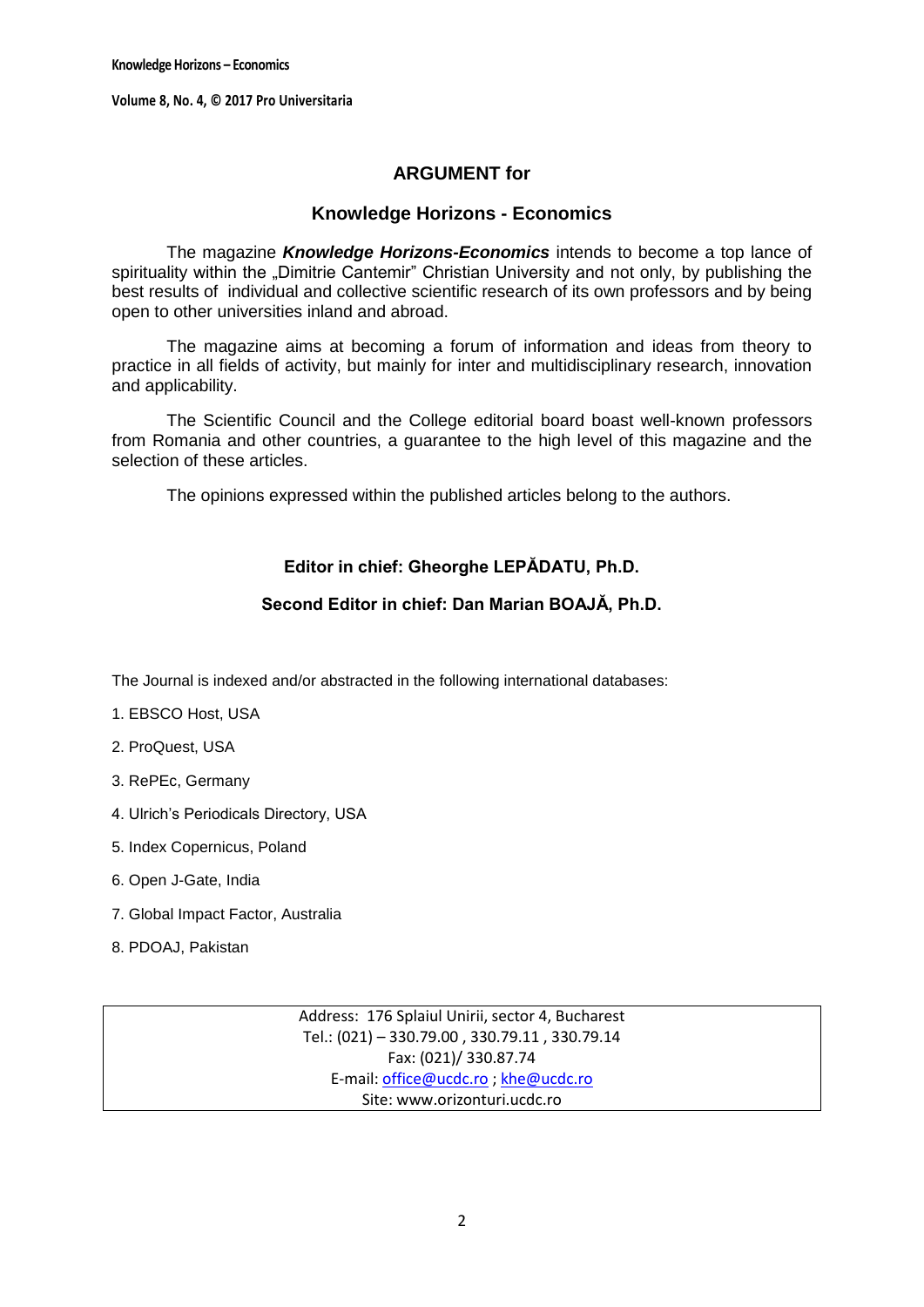## *Table of contents*

|                                                                                                                                                | . 4 |
|------------------------------------------------------------------------------------------------------------------------------------------------|-----|
| Changes in the employers' perception about university diplomas and the way this can influence<br>the Romanian labour market                    | 6   |
| European Union strategy for the Danube region                                                                                                  | 11  |
| Corruption and tax evasion in Romania                                                                                                          | 16  |
| The new accounting and the IFRS requests. The payment based on shares (IFRS 2) – request<br>of the European development and globalization      | 22  |
| The estimation of insurance potential: methodological analysis                                                                                 | 30  |
| Romanian winter sports destinations in a sustainable development context                                                                       | 37  |
| Techniques and algorithms used for knowledge extraction from large volumes of data                                                             | 44  |
| The role of financial statements in the management of reporting companies                                                                      | 48  |
| The role of higher education in the development of human resources in tourism                                                                  | 56  |
| Romanian fairs and festivals – key elements in promoting the intangible cultural heritage<br>$\blacksquare$                                    | 65  |
| Examinations Of Health Tourism In Romanian Salt Mines                                                                                          |     |
|                                                                                                                                                | 72  |
| Considerations On Value Added Tax Implications On The Entity's Performance<br>Victor MUNTEANU, Lavinia COPCINSCHI, Carmen LUSCHI, Anda LACEANU | 81  |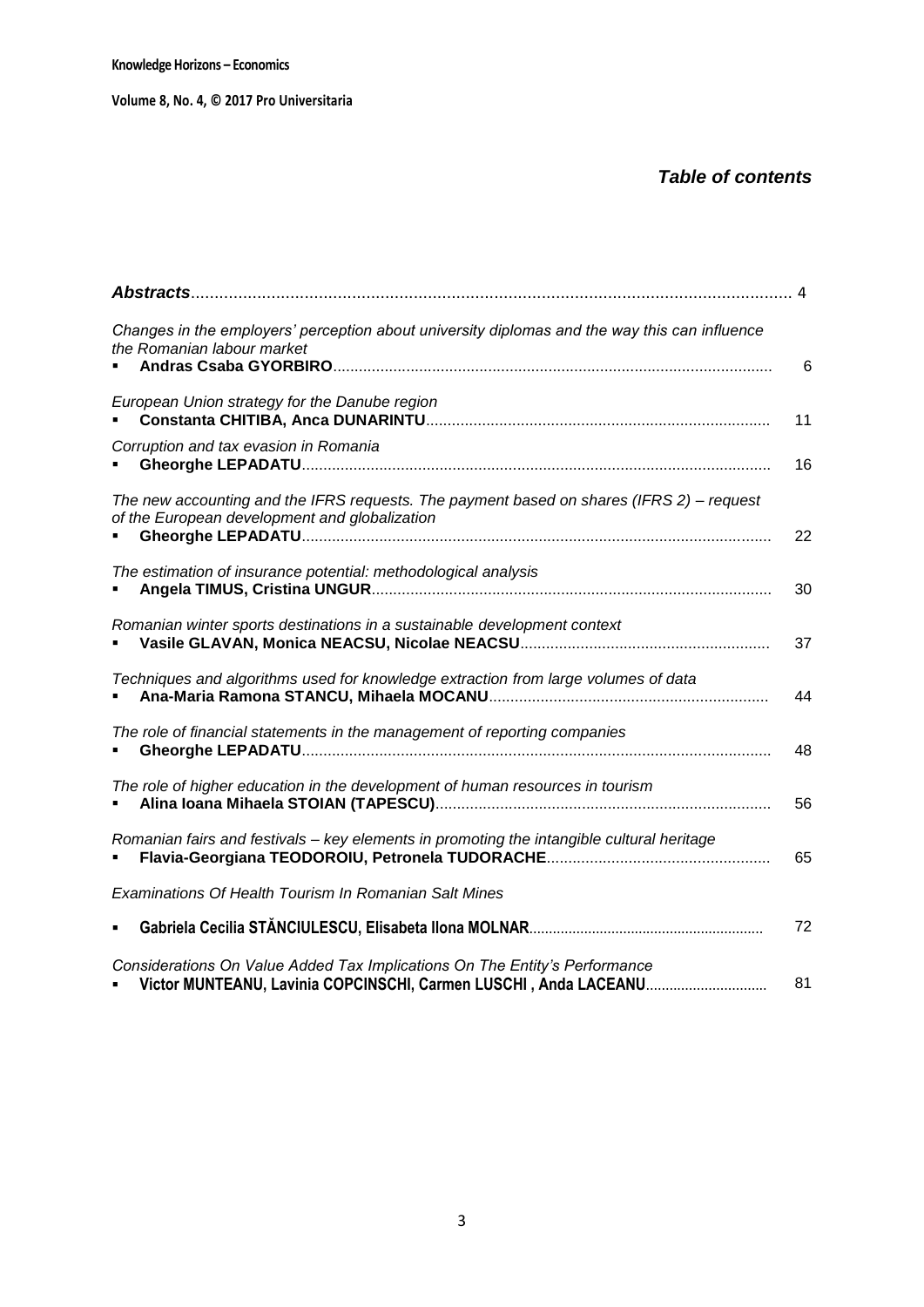## **ABSTRACTS**

## **KNOWLEDGE HORIZONS - ECONOMICS, Volume 8, Issue 4/2016**

## **Papers presented at the Conferences**

## organized by the "Dimitrie Cantemir" Christian University,

**through the Institute for Multidisciplinary Scientific Research**

## **as follows:**

- 1. **"NEW HORIZONS, AT THE MILLENIUM START, IN ACCOUNTING AND AUDIT"** the 1<sup>st</sup> Edition, 2017:
- 2. **"CONJUNCTURE AND NEW TRENDS IN THE ECONOMIC DEVELOPMENT"**  the  $6<sup>th</sup>$  Edition, 2017:
- 3. **"TOURISM THE CHANCE OF OUR NATIONAL ECONOMY"** the 3<sup>rd</sup> Edition, 2017
- 4. **"THE FISCAL POLICY OF ROMANIA AND ITS IMPACT ON THE DEVELOPMENT OF THE ROMANIAN SOCIETY"** - the 4<sup>th</sup> Edition, 2017.

*Changes In The Employers' Perception About University Diplomas And The Way This Can Influence The Romanian Labour Market* 

#### **Andras Csaba GYORBIRO**

#### Partium Christian University, Oradea, E-mai[l andrasgyorbiro@yahoo.com](mailto:andrasgyorbiro@yahoo.com)

**Abstract:** *In the current paper I analyze the way the modern higher educational system have been transformed into the last decades and how it can possibly change the future employers" perceptions about higher education degrees Modern higher education can be determined as a multi-purpose social subsystem, however, one of its main duty is seen as being responsible for offering suitable supply of various professionals for the permanently changing labor force market. I will try to point out, which are the most relevant preconditions*  which can help this social system to fulfill this requirement, and which are the *conditions that can significantly reduce the chances of well functioning. Relying on former international and own researches I will bring in examples which I see as highly relevant for our narrower region, Central-Europe and Romania in terms of alternations in perceptions of potential employers about higher educational degrees of future employees*.

**Key words:** *Higher education, economic growth, regional development* **JEL Codes:** I 25 O 15

#### *European Union Strategy For The Danube Region*

#### **Constanta CHITIBA<sup>1</sup> , Anca DUNARINTU<sup>2</sup>**

*<sup>1</sup> Professor, PhD, "Dimitrie Cantemir" Christian University, Bucharest, Romania, e-mail: [cchitiba@gmail.com](mailto:cchitiba@gmail.com)*

<sup>2</sup> Teaching assistant,PhD student, "Dimitrie Cantemir" Christian University, Bucharest, Romania, e-mail: anca.

**Abstract:** *Danube macro-region is an area of great interest in terms of the Danube cooperation and at European Union level. By confronting the interests of*  each participant in the strategy there were generated concrete solutions designed *to meet the problems of competitiveness, transport, environmental protection and sustainable development. The participating States are invited to be actively involved in this project being driven by benefits at both macroeconomic and microeconomic level.*

**Key words:** *strategy, Danube, European Union, development* **JEL Codes:** *F15*

#### *Corruption And Tax Evasion In Romania*

**Gheorghe LEPADATU** Professor Doctor, Christian University " Dimitrie Cantemir" Bucharest, E-mail<br><u>[cilezbujor@yahoo.com](mailto:cilezbujor@yahoo.com)</u> **Abstract:** *Tax evasion has become a ubiquitous phenomenon in economic and*  social. Extent it has taken a tax evasion is worrying because the lack of control *measures may close in the future stability of national economy. To combat tax evasion is not necessary to impose some severe penalties, but should be made an effective fiscal control, a viable legal system.* **Key words:** *evasion, fraud, corruption*

**JEL Codes:** *M41*

*The New Accounting And The IFRS Requests. The Payment Based On Shares (IFRS 2) – Request Of The European Development And Globalization*

#### **Gheorghe LEPADATU**

Professor Doctor, Christian University " Dimitrie Cantemir" Bucharest, E-mail

[cilezbujor@yahoo.com](mailto:cilezbujor@yahoo.com) **Abstract:** *The transactions with payment based on shares represent a payment condition more and more used in the new economy. The transaction may mean*  either the effective transfer of the capital instruments or the cash settlement *depending on the value of some capital instruments. The basis of these transactions is the information delivered by the annual financial positions with a view to meeting the requirements of the end-users of information (shareholders, creditors, employees, etc.). At the beginning there was the payment in kind,*  followed by the payment with equivalent in kind, then the payment in money. *From the point of view of the payment conditions, at the beginning there was the payment by the cash desk, then by card. All the forms were implemented with difficulty. The share-based payment represents, for sure, a challenge for the business world in Romania and will certaintly gain ground.*

*The initial acknowledgement is made in compliance with the rules provided in the General Frame for drawing up and presentation of the financial positions. In case that the payment is effected before the reception of the goods or services, the entity will acknowledge an advance payment granted. Depending on the manner in which the settlement will be done, the entity will acknowledge in counter-trade of the received goods or services either an increase of capital, or a debt. The problem of accounting the share options, especially those issued for the*  executive staff and for other employees of a company, in direct compensation for *their efforts, has been disputed for a long time .*

**Key words:** *balance sheet, opening IFRS, previous GAAP, shares, financial instruments, fair value*

**JEL Codes:** *M41*

*The Estimation Of Insurance Potential: Methodological Analysis*

#### **Timus Angela<sup>1</sup> , Ungur Cristina<sup>2</sup>**

**1** *PhD, National Institute for Economic Research, Republic of Moldova[, ince.timush@gmail.com](mailto:ince.timush@gmail.com)*